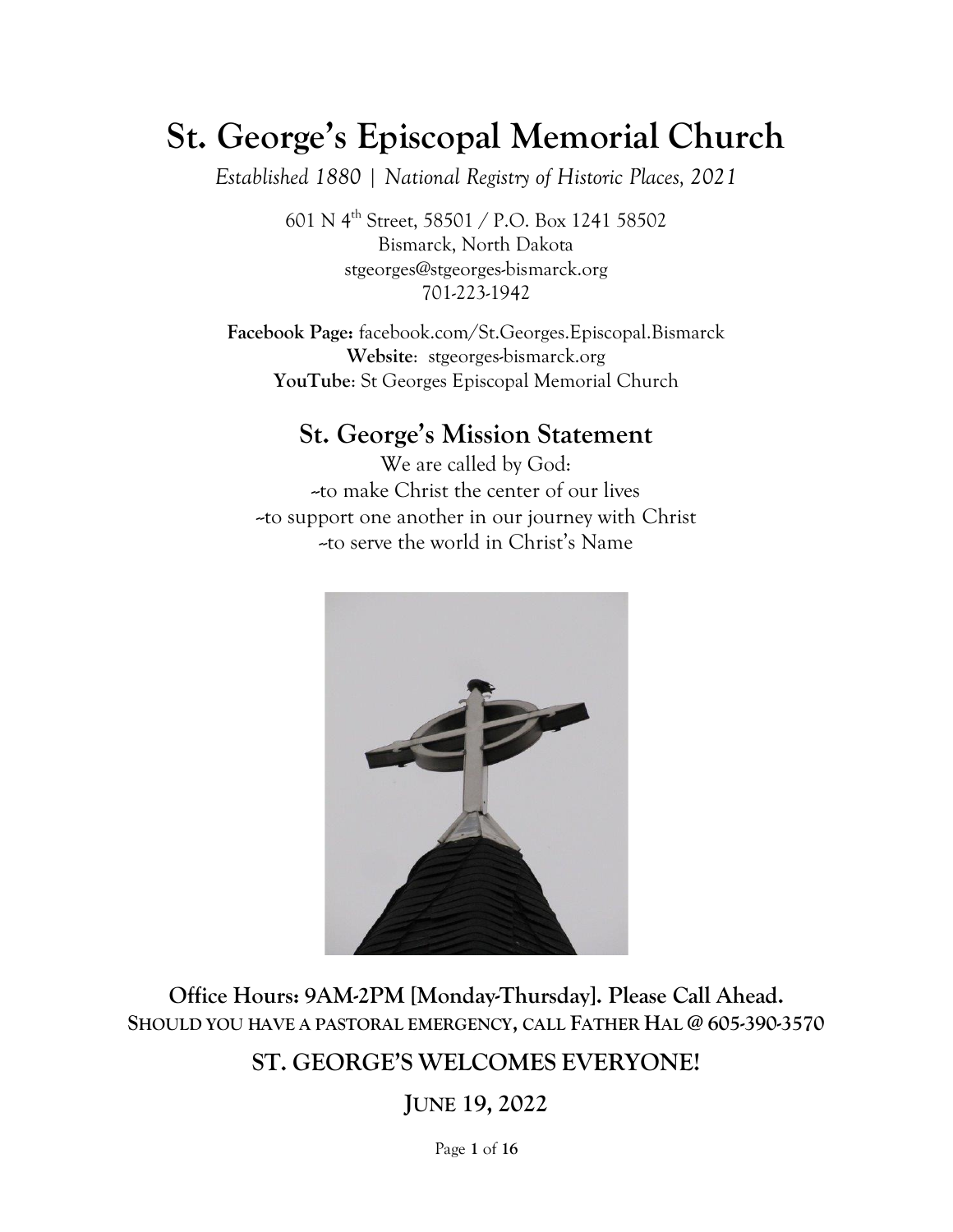### **A FEW TIPS ABOUT WORSHIP IN THE EPISCOPAL CHURCH**

### **WHEN DO I SIT, STAND?**

We pray with words & with our posture. Directions in the worship booklet will suggest you stand, sit, or kneel—but these postures are optional & helpful if you are able. God welcomes your prayers no matter what your posture.

#### **WHAT IS HOLY EUCHARIST?**

Also called Holy Communion, the Divine Liturgy, the Great Offering, the Lord's Supper or Mass, is the sacrament commanded by Christ for the continual remembrance of his life, death, and resurrection, until his coming again. Because the Eucharist, the Church's sacrifice of praise and thanksgiving, is the way by which the sacrifice of Christ is made present, and in which he unites us to his one offering of himself is also a remembrance of the meal of bread and wine Jesus shared with his disciples.

#### **HOW DO I KNOW WHEN TO SPEAK DURING WORSHIP?**

Your responses are **BOLDLY** highlighted in this worship booklet.



JUNE 19, 2022, RITE II, 10AM The Second Sunday After Pentecost

## **THE LITURGY OF THE WORD OF GOD**

#### **PRELUDE** .............**ORGAN/PIANO SOLO**

**WELCOMING REMARKS**

**THE PROCESSION**

**THE OPENING HYMN "**O Bless the Lord my soul" (Vs 1-3 *St Thomas* **HYMN #411**

#### **THE OPENING ACCLAMATION THE BOOK OF COMMON PRAYER[BCP] p. 355**

*Celebrant* Blessed be God: Father, Son, and Holy Spirit. **People And blessed be his kingdom, now and for ever. Amen.**

#### **COLLECT FOR PURITY** BCP p.355

Almighty God, to you all hearts are open, all desires known, and from you no secrets are hid: Cleanse the thoughts of our hearts by the inspiration of your Holy Spirit, that we may perfectly love you, and worthily magnify your holy Name; through Christ our Lord. **Amen**.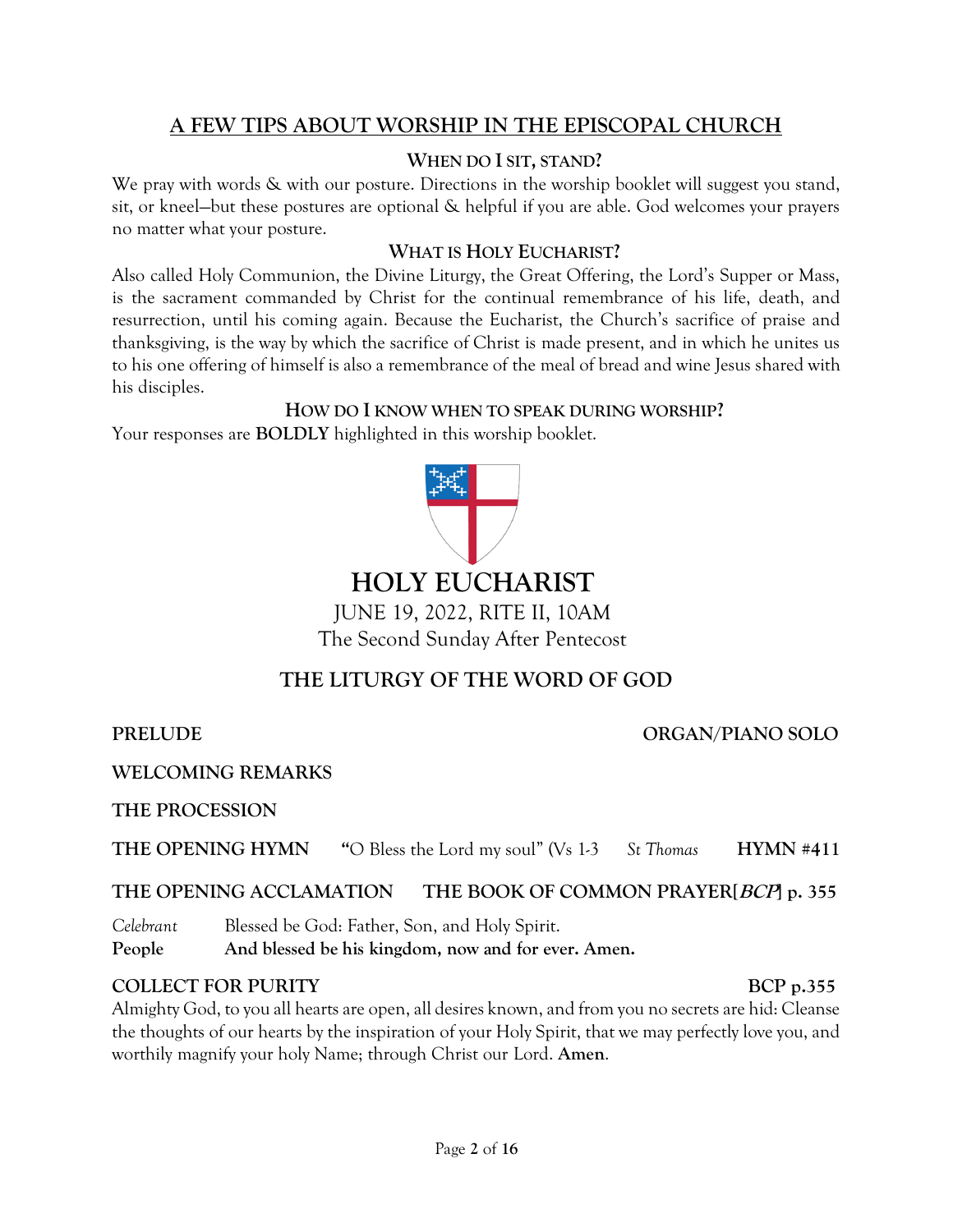#### **THE GLORIA BCP** p. 356

**Glory to God in the highest, and peace to his people on earth. Lord God, heavenly King, almighty God and Father, we worship you, we give you thanks, we praise you for your glory. Lord Jesus Christ, only Son of the Father, Lord God, Lamb of God, you take away the sin of the world: have mercy on us; you are seated at the right hand of the Father: receive our prayer. For you alone are the Holy One, you alone are the Lord, you alone are the Most High, Jesus Christ, with the Holy Spirit, in the glory of God the Father. Amen.**

**THE COLLECT FOR THE SECOND SUNDAY AFTER PENTECOST BCP p. 230**

| Celebrant | The Lord be with you. |
|-----------|-----------------------|
| People    | And also with you.    |
| Celebrant | Let us pray.          |

*Stillness*

O Lord, make us have perpetual love and reverence for your holy Name, for you never fail to help and govern those whom you have set upon the sure foundation of your loving-kindness; through Jesus Christ our Lord, who lives and reigns with you and the Holy Spirit, one God, for ever and ever. *Amen.*

#### **THE READINGS**

#### **The First Reading is from the book of first Kings 19: 1-4, 8-15a[NRSV]**

**19** Ahab told Jezebel all that Elijah had done, and how he had killed all the prophets with the sword. **<sup>2</sup>**Then Jezebel sent a messenger to Elijah, saying, 'So may the gods do to me, and more also, if I do not make your life like the life of one of them by this time tomorrow.' **<sup>3</sup>**Then he was afraid; he got up and fled for his life, and came to Beer-sheba, which belongs to Judah; he left his servant there.

**<sup>4</sup>**But he himself went a day's journey into the wilderness, and came and sat down under a solitary broom tree. He asked that he might die: 'It is enough; now, O Lord, take away my life, for I am no better than my ancestors.

<sup>8</sup>He got up, and ate and drank; then he went in the strength of that food for forty days and forty nights to Horeb the mount of God. **<sup>9</sup>**At that place he came to a cave, and spent the night there.

Then the word of the Lord came to him, saying, 'What are you doing here, Elijah?' **<sup>10</sup>**He answered, 'I have been very zealous for the Lord, the God of hosts; for the Israelites have forsaken your covenant, thrown down your altars, and killed your prophets with the sword. I alone am left, and they are seeking my life, to take it away.'

**<sup>11</sup>**He said, 'Go out and stand on the mountain before the Lord, for the Lord is about to pass by.' Now there was a great wind, so strong that it was splitting mountains and breaking rocks in pieces before the Lord, but the Lord was not in the wind; and after the wind an earthquake, but the Lord was not in the earthquake; **<sup>12</sup>** and after the earthquake a fire, but the Lord was not in the fire; and after the fire a sound of sheer silence. **<sup>13</sup>**When Elijah heard it, he wrapped his face in his mantle and went out and stood at the entrance of the cave. Then there came a voice to him that said, 'What are you doing here, Elijah?' **<sup>14</sup>**He answered, 'I have been very zealous for the Lord, the God of hosts; for the Israelites have forsaken your covenant, thrown down your altars, and killed your prophets with the sword. I alone am left, and they are seeking my life, to take it away.' **<sup>15</sup>**Then the Lord said to him, 'Go, return on your way to the wilderness of Damascus…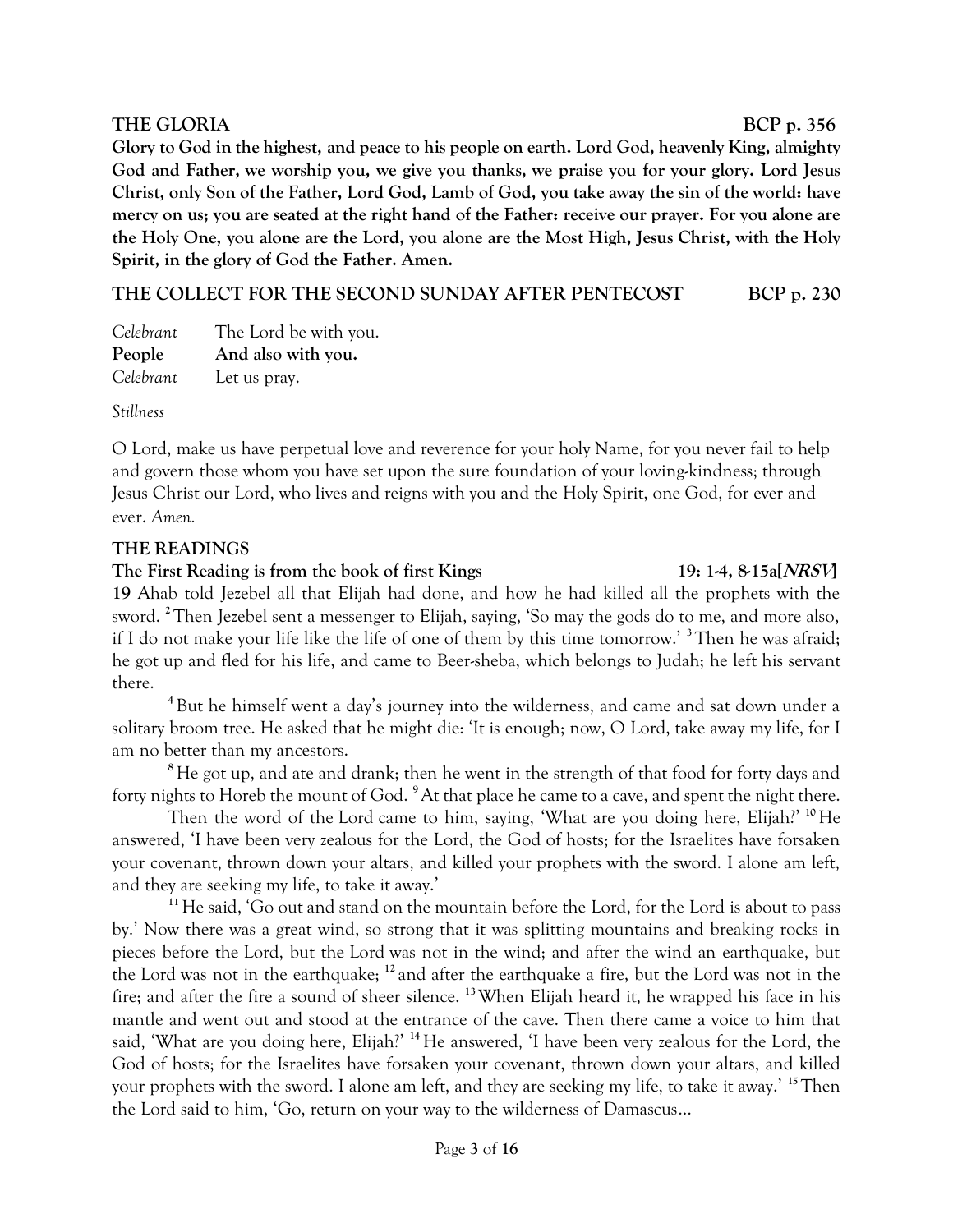*Reader* The Word of the Lord. **People Thanks be to God.**

**The Psalms appointed for today are Psalms 42 & 43 starting on page 643. We will say them together.**

**PSALM 42** *Quemadmodum* **BCP p. 643**

**1 As the deer longs for the water-brooks, \* so longs my soul for you, O God. 2 My soul is athirst for God, athirst for the living God; \* when shall I come to appear before the presence of God? 3 My tears have been my food day and night, \* while all day long they say to me, "Where now is your God?" 4 I pour out my soul when I think on these things: \* how I went with the multitude and led them into the house of God, 5 With the voice of praise and thanksgiving, \* among those who keep holy-day. 6 Why are you so full of heaviness, O my soul? \* and why are you so disquieted within me? 7 Put your trust in God; \* for I will yet give thanks to him, who is the help of my countenance, and my God. 8 My soul is heavy within me; \* therefore I will remember you from the land of Jordan, and from the peak of Mizar among the heights of Hermon. 9 One deep calls to another in the noise of your cataracts; \* all your rapids and floods have gone over me. 10 The Lord grants his loving-kindness in the daytime; \* in the night season his song is with me, a prayer to the God of my life. 11 I will say to the God of my strength, "Why have you forgotten me? \* and why do I go so heavily while the enemy oppresses me?" 12 While my bones are being broken, \* my enemies mock me to my face; 13 All day long they mock me \* and say to me, "Where now is your God?" 14 Why are you so full of heaviness, O my soul? \* and why are you so disquieted within me? 15 Put your trust in God; \* for I will yet give thanks to him, who is the help of my countenance, and my God.**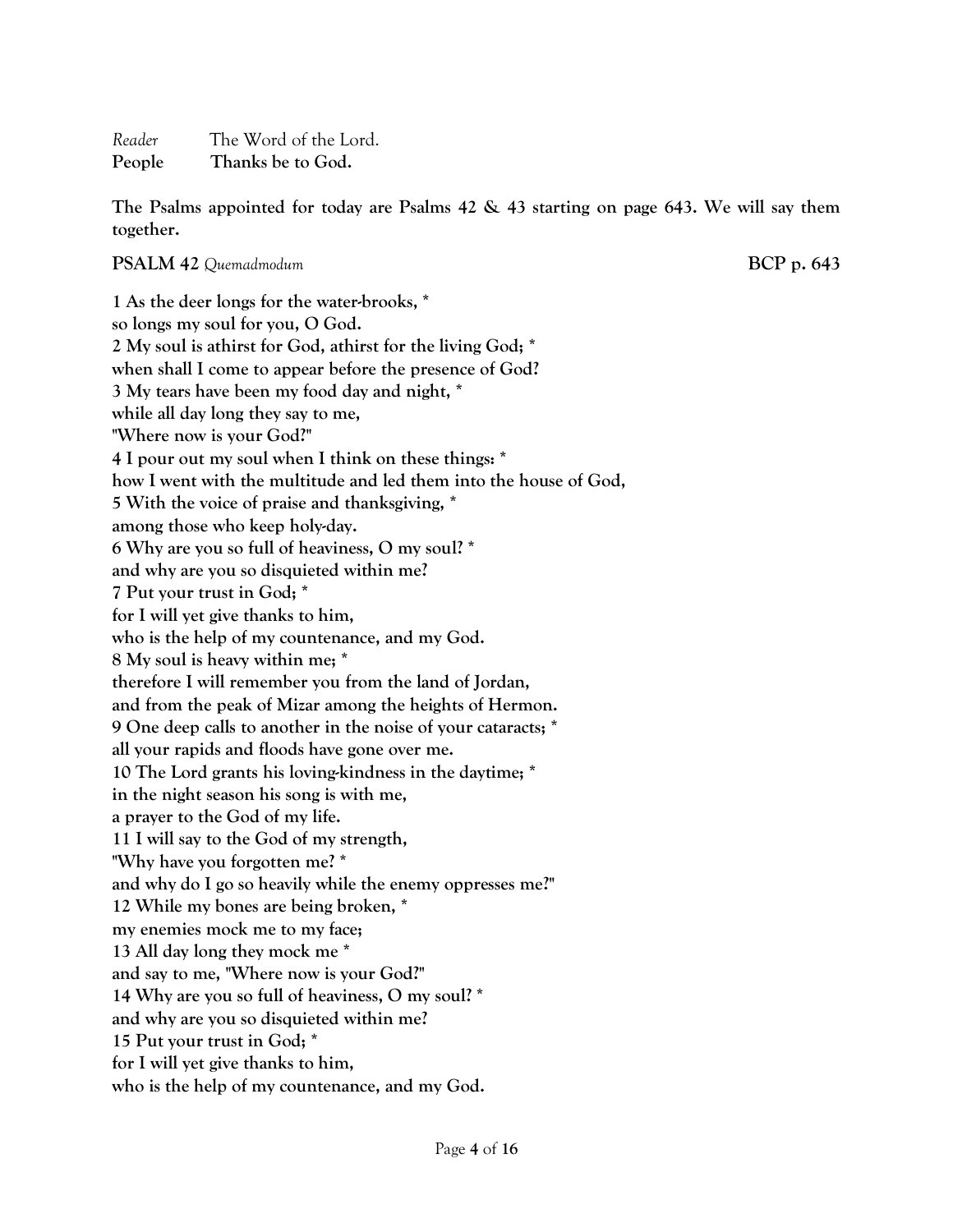**PSALM 43** *Judica me, Deus* **BCP p. 644 1 Give judgment for me, O God, and defend my cause against an ungodly people; \* deliver me from the deceitful and the wicked. 2 For you are the God of my strength; why have you put me from you? \* and why do I go so heavily while the enemy oppresses me? 3 Send out your light and your truth, that they may lead me, \* and bring me to your holy hill and to your dwelling; 4 That I may go to the altar of God, to the God of my joy and gladness; \* and on the harp I will give thanks to you, O God my God. 5 Why are you so full of heaviness, O my soul? \* and why are you so disquieted within me? 6 Put your trust in God; \* for I will yet give thanks to him, who is the help of my countenance, and my God.**

### **The second reading is from the book of Galatians. 33:23-29**

**<sup>23</sup>** Now before faith came, we were imprisoned and guarded under the law until faith would be revealed. **<sup>24</sup>**Therefore the law was our disciplinarian until Christ came, so that we might be justified by faith. **<sup>25</sup>**But now that faith has come, we are no longer subject to a disciplinarian, **<sup>26</sup>** for in Christ Jesus you are all children of God through faith. **<sup>27</sup>**As many of you as were baptized into Christ have clothed yourselves with Christ. **<sup>28</sup>**There is no longer Jew or Greek, there is no longer slave or free, there is no longer male and female; for all of you are one in Christ Jesus. **<sup>29</sup>**And if you belong to Christ, then you are Abraham's offspring, heirs according to the promise.

| Reader     | The Word of the Lord. |                                                               |  |                 |  |  |  |  |  |
|------------|-----------------------|---------------------------------------------------------------|--|-----------------|--|--|--|--|--|
| People     | Thanks be to God.     |                                                               |  |                 |  |  |  |  |  |
|            |                       | <b>THE SEQUENCE HYMN</b> "In Christ there is no east or west" |  | McKee HYMN #529 |  |  |  |  |  |
| THE GOSPEL |                       |                                                               |  | LUKE 8:26-39    |  |  |  |  |  |

*Deacon* The Holy Gospel of our Lord Jesus Christ according to Luke. **People Glory to you Lord Christ.**

<sup>26</sup>Then they arrived at the country of the Gerasenes, which is opposite Galilee.<sup>27</sup>As he stepped out on land, a man of the city who had demons met him. For a long time he had worn no cloth-es, and he did not live in a house but in the tombs. **<sup>28</sup>**When he saw Jesus, he fell down before him and shouted at the top of his voice, 'What have you to do with me, Jesus, Son of the Most High God? I beg you, do not torment me'— **<sup>29</sup>** for Jesushad commanded the unclean spirit to come out of the man. (For many times it had seized him; he was kept under guard and bound with chains and shackles, but he would break the bonds and be driven by the demon into the wilds.) **<sup>30</sup>** Jesus then asked him, 'What is your name?' He said, 'Legion'; for many demons had entered him. **<sup>31</sup>**They begged him not to order them to go back into the abyss.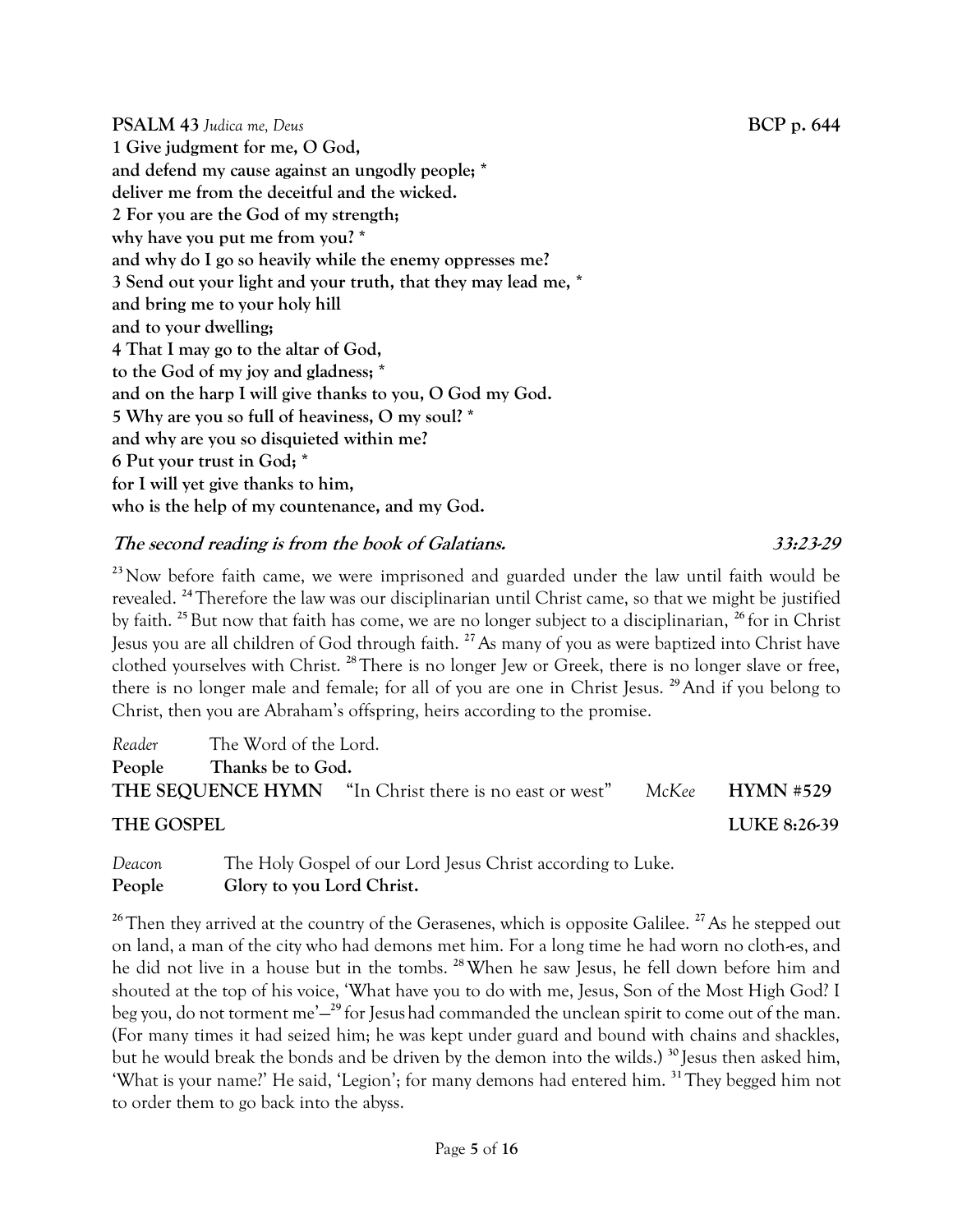<sup>32</sup> Now there on the hillside a large herd of swine was feeding; and the demons begged Jesus to let them enter these. So he gave them permission. **<sup>33</sup>**Then the demons came out of the man and entered the swine, and the herd rushed down the steep bank into the lake and was drowned.

**<sup>34</sup>**When the swineherds saw what had happened, they ran off and told it in the city and in the country. **<sup>35</sup>**Then people came out to see what had happened, and when they came to Jesus, they found the man from whom the demons had gone sitting at the feet of Jesus, clothed and in his right mind. And they were afraid. **<sup>36</sup>** Those who had seen it told them how the one who had been possessed by demons had been healed. **<sup>37</sup>**Then all the people of the surrounding country of the Gerasenes asked Jesus to leave them; for they were seized with great fear. So he got into the boat and returned. **<sup>38</sup>**The man from whom the demons had gone begged that he might be with him; but Jesus sent him away, saying, **<sup>39</sup>** 'Return to your home, and declare how much God has done for you.' So he went away, proclaiming throughout the city how much Jesus had done for him.

*Deacon* The Gospel of the Lord. **People Praise to you, Lord Christ.**

**.**

**THE SERMON THE SERMON** *THE SERMON* 

#### **Let us now stand and recite together The Nicene Creed; Christians' Statement of Faith.**

#### THE NICENE CREED BCP p. 358

**We believe in one God, the Father, the Almighty, maker of heaven and earth, of all that is, seen and unseen. We believe in one Lord, Jesus Christ, the only Son of God, eternally begotten of the Father, God from God, Light from Light, true God from true God, begotten, not made, of one Being with the Father. Through him all things were made. For us and for our salvation he came down from heaven: by the power of the Holy Spirit he became incarnate from the Virgin Mary, and was made man. For our sake he was crucified under Pontius Pilate; he suffered death and was buried. On the third day he rose again**

| DUI P.JJO                                    |
|----------------------------------------------|
| in accordance with the Scriptures;           |
| he ascended into heaven                      |
| and is seated at the right hand of the       |
| Father.                                      |
| He will come again in glory to judge the     |
| living and the dead,                         |
| and his kingdom will have no end.            |
| We believe in the Holy Spirit, the Lord, the |
| giver of life,                               |
| who proceeds from the Father and the         |
| Son.                                         |
| With the Father and the Son he is            |
| worshiped and glorified.                     |
| He has spoken through the Prophets.          |
| We believe in one holy catholic and          |
| apostolic Church.                            |
| We acknowledge one baptism for the           |
| forgiveness of sins.                         |
| We look for the resurrection of the dead,    |
| and the life of the world to come.           |
| Amen                                         |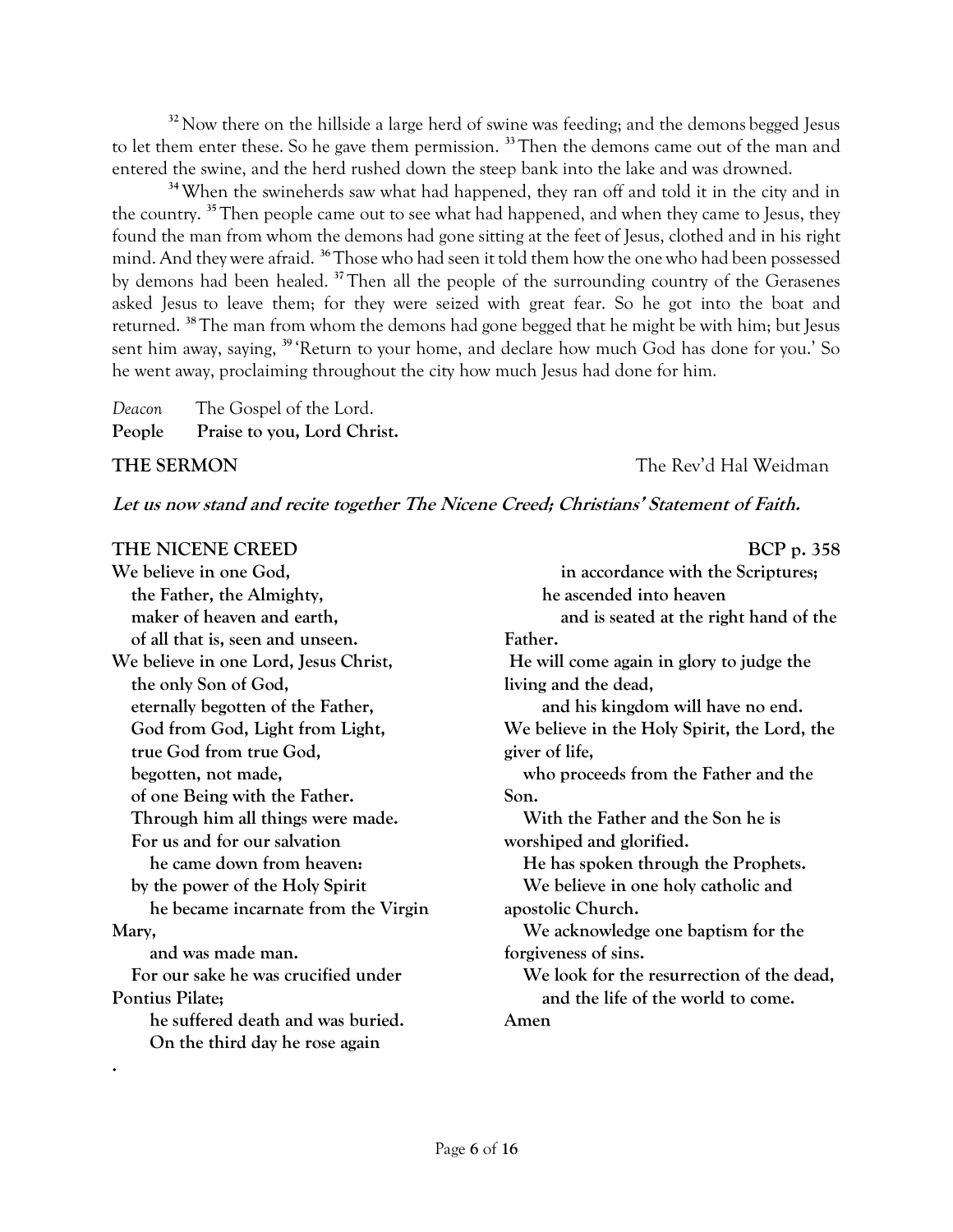### **ANNOUNCEMENTS**

*The Prayers of the People are Form I. It may be found on page 382 of the Book of Common Prayer. We will read it responsively.*

#### *Deacon or other leader*

With all our heart and with all our mind, let us pray to the Lord, saying "Lord, have mercy."

#### *Stillness*

For the peace of the world especially in Ukraine and Russia, for the welfare of the Holy Church of God, and for the unity of all peoples, let us pray to the Lord. **Lord, have mercy.**

For our Bishops, (Justin, Michael, and Tom) and for all the clergy and people, [especially the Standing Committee, St George's Vestry, Hal, our Rector; Zanne, our Canon; Beth, Ed, and Jane, our Deacons) let us pray to the Lord. **Lord, have mercy.**

For our President, (Joe; The Congress and the Courts; our Governor, Doug; our mayors, Steve, Tim and Gerarld); for the leaders of the nations, and for all in authority, let us pray to the Lord.

#### **Lord, have mercy.**

For (Bismack, Lincoln, Mandan, Burleigh and surrounding Counties and the Standing Rock Reservation) for every city and community, and for those who live in them, let us pray to the Lord.

#### **Lord, have mercy.**

For the good earth which God has given us, and for the wisdom and will to conserve it, let us pray to the Lord.

#### **Lord, have mercy.**

For the aged and infirm, for the widowed and orphans, and for the sick and the suffering, let us pray to the Lord. **Lord, have mercy.**

For the poor and the oppressed, for the unemployed and the destitute, for prisoners and captives, and for all who remember and care for them, let us pray to the Lord.

#### **Lord, have mercy.**

For all who have died in the hope of the resurrection, and for all the departed, let us pray to the Lord.

#### **Lord, have mercy.**

For deliverance from all danger, violence, oppression, and degradation, let us pray to the Lord.

#### **Lord, have mercy.**

That we may end our lives in faith and hope, without suffering and without reproach, let us pray to the Lord.

#### **Lord, have mercy.**

In the communion of [St. George, the Blessed Virgin, and of all the] saints, let us commend ourselves, and one another, and all our life, to Christ our God.

#### **To thee, O Lord our God.**

*Stillness.*

*The Celebrant adds a concluding Collect.*

Almighty God, to whom our needs are known before we ask: Help us to ask only what accords with your will; and those good things which we dare not, or in our blindness cannot ask, grant us for the sake of your Son Jesus Christ our Lord. Amen.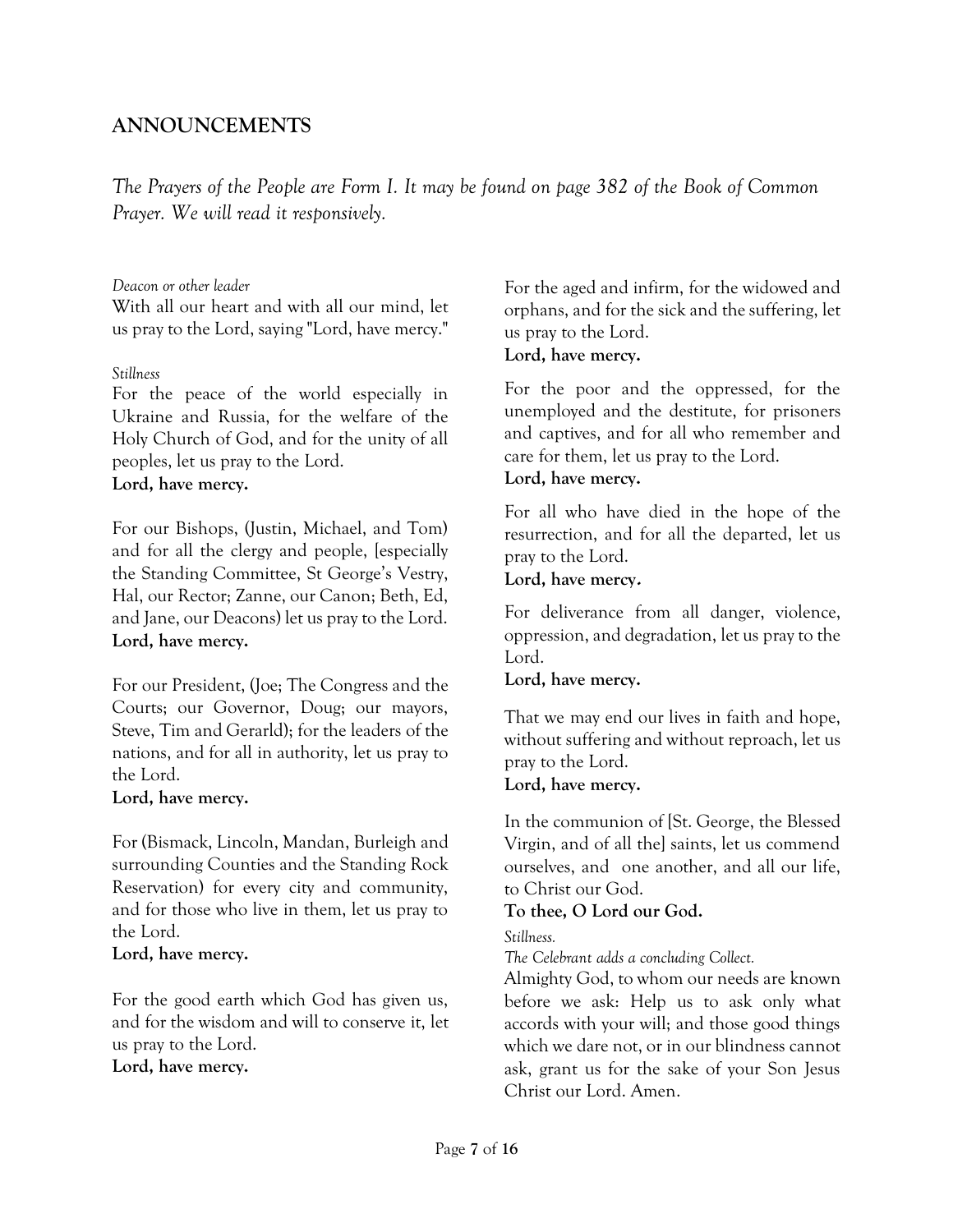#### THE CONFESSION BCP p. 392

We pray to you also for the forgiveness of our sins.

**Have mercy upon us, most merciful Father; in your compassion forgive us our sins, known and unknown, things done and left undone; and so uphold us by your Spirit that we may live and serve you in newness of life, to the honor and glory of your Name; through Jesus Christ our Lord. Amen.**

*The Celebrant concludes with an absolution.*

#### **THE ABSOLUTION BCP** p. 360

Almighty God have mercy on you, forgive you all your sins through our Lord Jesus Christ, strengthen you in all goodness, and by the power of the Holy Spirit keep you in eternal life. **Amen***.* 

#### **THE PEACE**

*All stand as able.*

| Celebrant | The peace of the Lord be always with you. |
|-----------|-------------------------------------------|
| People    | And also with you.                        |

#### **THE OFFERTORY PIANO/ORGAN**

**THE DOXOLOGY** *Old 100th* **PIANO/ORGAN**

## **THE LITURGY OF HOLY COMMUNION**

#### THE GREAT THANKSGIVING Eucharistic Prayer A BCP p. 372

|        | Celebrant The Lord be with you.                             |
|--------|-------------------------------------------------------------|
|        | People And also with you.                                   |
| People | Celebrant Lift up your hearts.<br>We lift them to the Lord. |

*Celebrant* Let us give thanks to the Lord our God.

#### **People It is right to give him thanks and praise.**

*Then, facing the Holy Table, the Celebrant proceeds*

It is right, and a good and joyful thing, always and every-where to give thanks to you, Father Almighty, Creator of heaven and earth.

#### **THE PROPER PREFACE**

Almighty God, to whom our needs are known before we ask: Help us to ask only what accords with your will; and those good things which we dare not, or in our blindness cannot ask, grant us for the sake of your Son Jesus Christ our Lord. **Amen**.

#### **SANCTUS** BCP p. 394

*Celebrant and People*

**Holy, Holy, Holy Lord, God of power and might, heaven and earth are full of your glory. Hosanna in the highest. Blessed is he who comes in the name of the Lord. Hosanna in the highest.**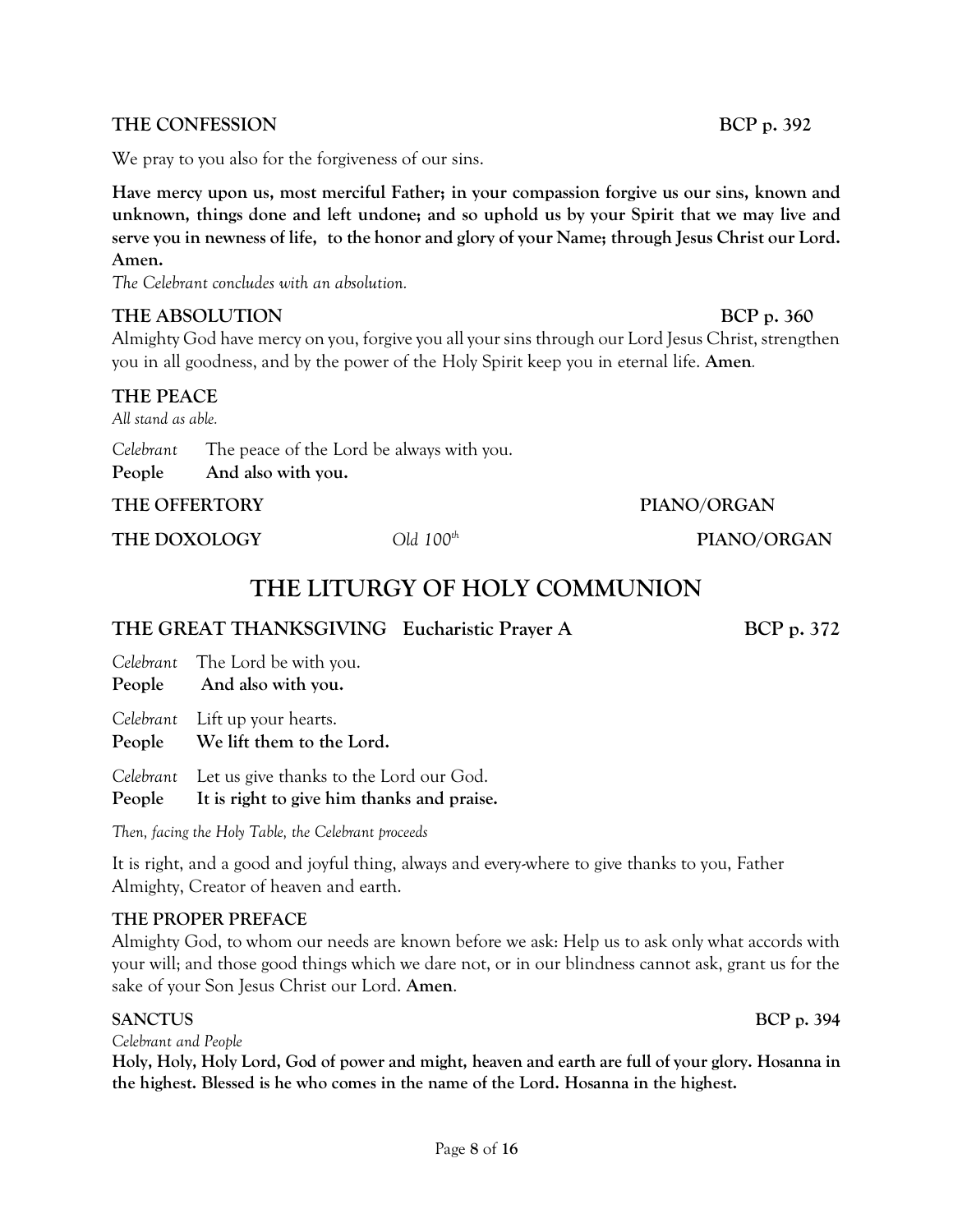#### *The people stand or kneel. Then the Celebrant continues*

Holy and gracious Father: In your infinite love you made us for yourself, and, when we had fallen into sin and become subject to evil and death, you, in your mercy, sent Jesus Christ, your only and eternal Son, to share our human nature, to live and die as one of us, to reconcile us to you, the God and Father of all.

He stretched out his arms upon the cross, and offered himself, in obedience to your will, a perfect sacrifice for the whole world.

*At the following words concerning the bread, the Celebrant is to hold it, or to lay a hand upon it; and at the words concerning the cup, to hold or place a hand upon the cup and any other vessel containing wine to be consecrated.*

On the night he was handed over to suffering and death, our Lord Jesus Christ took bread; and when he had given thanks to you, he broke it, and gave it to his disciples, and said, "Take, eat: This is my Body, which is given for you. Do this for the remembrance of me."

After supper he took the cup of wine; and when he had given thanks, he gave it to them, and said, "Drink this, all of you: This is my Blood of the new Covenant, which is shed for you and for many for the forgiveness of sins. Whenever you drink it, do this for the remembrance of me." Therefore we proclaim the mystery of faith:

#### *Celebrant and People* **Christ has died. Christ is risen. Christ will come again.**

#### *The Celebrant continues*

We celebrate the memorial of our redemption, O Father, in this sacrifice of praise and thanksgiving. Recalling his death, resurrection, and ascension, we offer you these gifts. Sanctify them by your Holy Spirit to be for your people the Body and Blood of your Son, the holy food and drink of new and unending life in him. Sanctify us also that we may faithfully receive this holy Sacrament, and serve you in unity, constancy, and peace; and at the last day bring us with all your saints into the joy of your eternal kingdom.

All this we ask through your Son Jesus Christ: By him, and with him, and in him, in the unity of the Holy Spirit all honor and glory is yours, Almighty Father, now and for ever. **AMEN***.*

And now, as our Savior Christ has taught us, we are bold to say,

#### **THE LORD'S PRAYER** BCP p. 364

**Our Father, who art in heaven, hallowed be thy Name, thy kingdom come, thy will be done, on earth as it is in heaven. Give us this day our daily bread. And forgive us our trespasses, as we forgive those who trespass against us. And lead us not into temptation, but deliver us from evil. For thine is the kingdom, and the power, and the glory, for ever and ever. Amen.**

#### THE BREAKING OF THE BREAD BCP p. 364

*The Celebrant breaks the consecrated Bread.*

#### **THE FRACTION ANTHEM**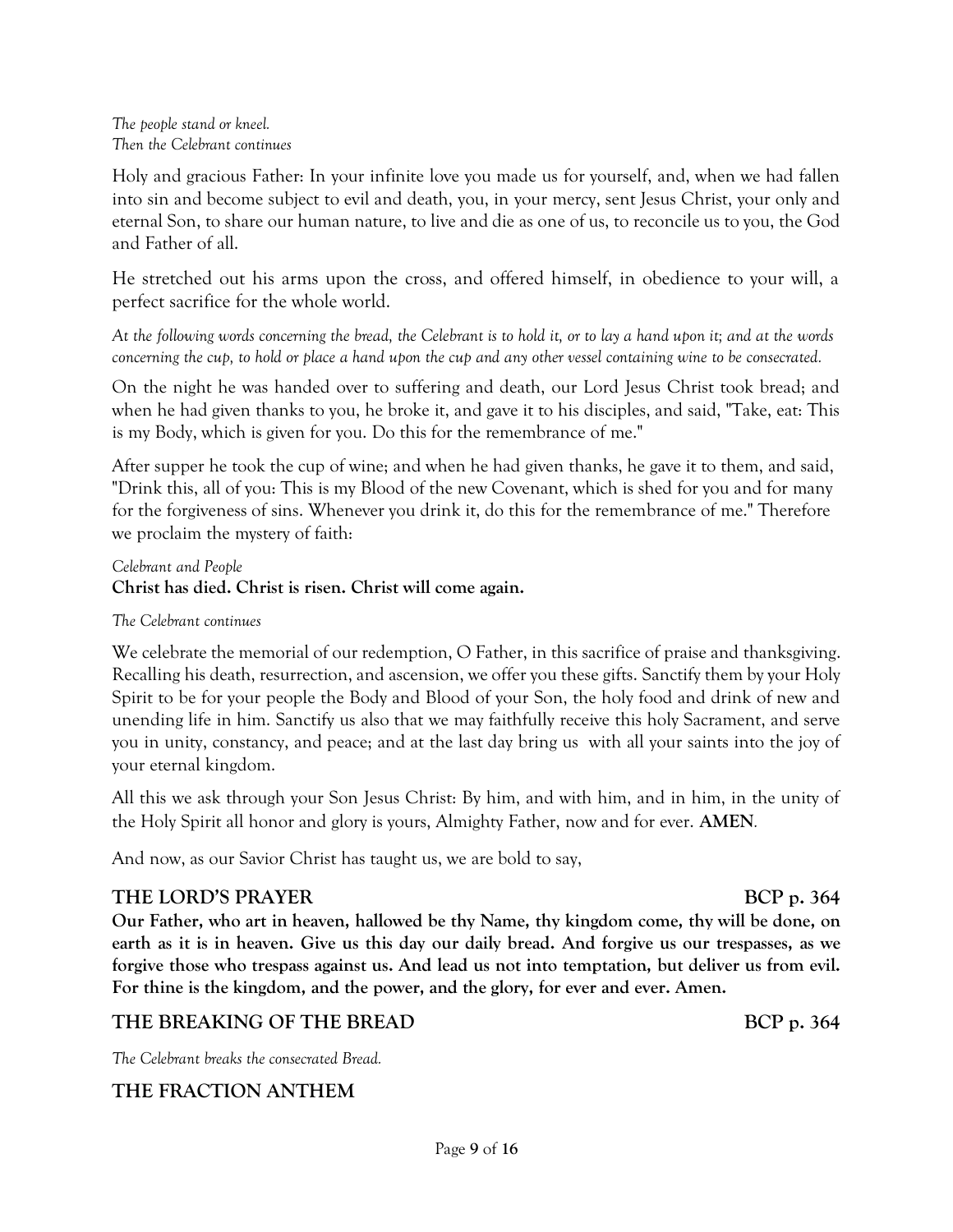Celebrant [Alleluia}. Christ our Passover has been sacrificed for us. **People Therefore let us keep the feast. [Alleluia]**

*Stillness*

#### **THE INVITATION TO HOLY COMMUNION**

The Gifts of God for the People of God. *The ministers receive the Sacrament and then immediately deliver it to the people*.

*The Bread and Blood of Christ are given with these words* "The Body of Christ, the bread of heaven." "The Blood of Christ, the cup of salvation."

### **COMMUNION MUSIC PIANO/ORGAN**

### THE POST COMMUNION PRAYER BCP p. 366

Let us pray.

**Almighty and everliving God, we thank you for feeding us with the spiritual food of the most precious Body and Blood of your Son our Savior Jesus Christ; and for assuring us in these holy mysteries that we are living members of the Body of your Son, and heirs of your eternal kingdom. And now, Father, send us out to do the work you have given us to do, to love and serve you as faithful witnesses of Christ our Lord. To him, to you, and to the Holy Spirit, be honor and glory, now and for ever. AMEN.**

#### **THE BLESSING**

Go forth into the world in peace. Be of good courage; Hold fast to that which is good; Render no one evil for evil; Strengthen the fainthearted; Support the week; Help the afflicted; Honor all. Love and serve the Lord rejoicing in the power of the spirit and the blessing of the Holy Trinity: Father, Son, and Holy Spirit!

**CLOSING HYMN** "O for a thousand tongues to sing" (Vs 1-3) *Azmon* **HYMN #493**

#### **THE PROCESSION**

#### THE DISMISSAL BCP p. 366

*Deacon* Go in peace to love and serve the Lord. **People Thanks be to God.**

*Permission to podcast/stream the music in this service obtained from ONE LICENSE, License #A-604024. All rights reserved.*

## **FLOWERS**

The Chancel Flowers are given to the Glory of God and in loving memory of Curt Juhala, husband and father, and Anne Louise & Henry Swanson and Lucille & Alfred Juhala, parents and grandparents. The gift of Linda, Amy & Traci Juhala.

## **POSTLUDE CONSUMING SOLO**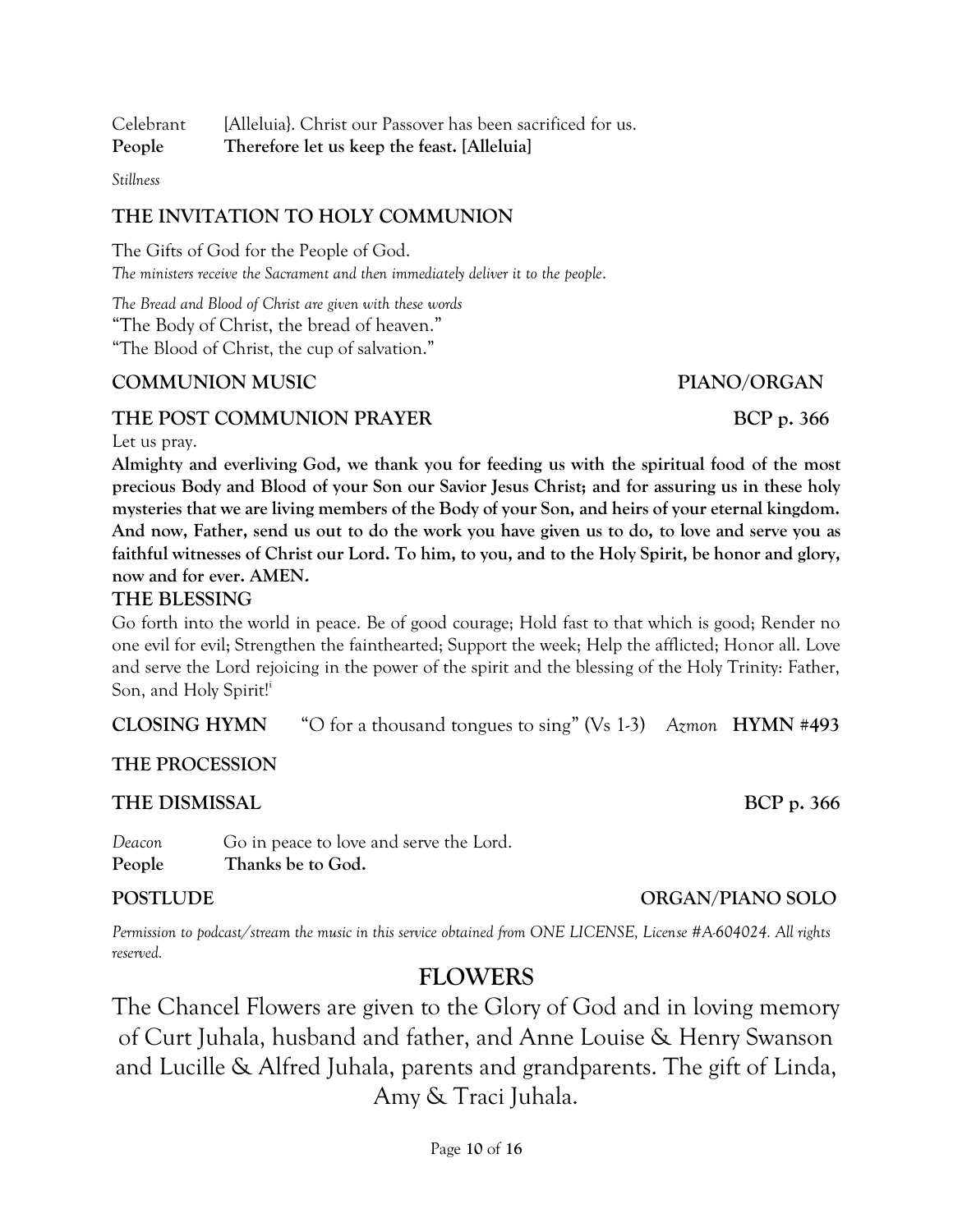## **CALENDAR**

**June**

- 6/19 **Sunday – Fathers' Day –** 10AM, Eucharist
- 6/21- **Tuesday St Alban's** (Tr)—10AM, Eucharist, Chapel, Touchmark
- 6/23 **Thursday –** Niobrara Convocation [NC]
- 6/24 **Friday –** Office Closed; NC
- 6/25 **Saturday –** NC
- 6/26 **Sunday –** 10AM Eucharist; 11AM Coffee

## **LAND ACKNOWLEDGMENT**

Our diocese encompasses traditional tribal homelands of Dakota, Lakota, Nakota, Turtle Mountain Chippewa, Mandan, Hidatsa, and Arikara people. We acknowledge and understand that this land was stewarded by the people who lived here for thousands of years before the arrival of Europeans and express our appreciation for their continued faithful stewardship of this land.

## **ANNOUNCEMENTS ALS WALK**

[Walk to Defeat ALS Bismarck,](https://nam10.safelinks.protection.outlook.com/?url=https%3A%2F%2Fsecure2.convio.net%2Falsa%2Fsite%2FTR%2FWalks%2FMinnesota%3Ffr_id%3D14955%26pg%3Dentry%26NONCE_TOKEN%3D54CD68D2B07FAD90E6C314569C0C496A&data=05%7C01%7Cjllassiter%40umary.edu%7Cdd16b8a207d7407ae4cf08da44192e09%7Cac3cee11699b428bb3ed3d3053bd8f03%7C1%7C0%7C637897172351019019%7CUnknown%7CTWFpbGZsb3d8eyJWIjoiMC4wLjAwMDAiLCJQIjoiV2luMzIiLCJBTiI6Ik1haWwiLCJXVCI6Mn0%3D%7C3000%7C%7C%7C&sdata=ReN%2F8U%2F7t6ImjLhtqDv4t2S5vbjpfJFZ72vvCZZRxwg%3D&reserved=0) on June 18 at 10AM at Sertoma Park Pavillion#8. The walk is 3.2 miles but do what you're able. A St. George's Team has been created for those interested (Wear your **RED** St George's t-shirt!) If you are interested in participating, please let me know and then register online to the team—St. Georgian's. The average fundraising is \$90—I set the bar at \$100. Please join me and other St. Georgians in this great cause, laugh, walk and enjoy the weather!—Joanne Lassiter

## **CONSTRUCTION AROUND CHURCH**

Over the next several weeks, there will be curb and resurfacing work performed on Ave. B, South of the church and fifth street East of the church. This will limit parking on B and possibly access to our parking lot just East of the church. Access to the large parking lot East of the old George House may also be effected. It does not appear that parking on fourth street will be effected. We'll try to keep you informed of current conditions.—*Tom Hopkins, Jr Warden*

## **FOR THOSE CELEBRATING ANNIVERSARIES THIS WEEK** Ron & Carol DeWall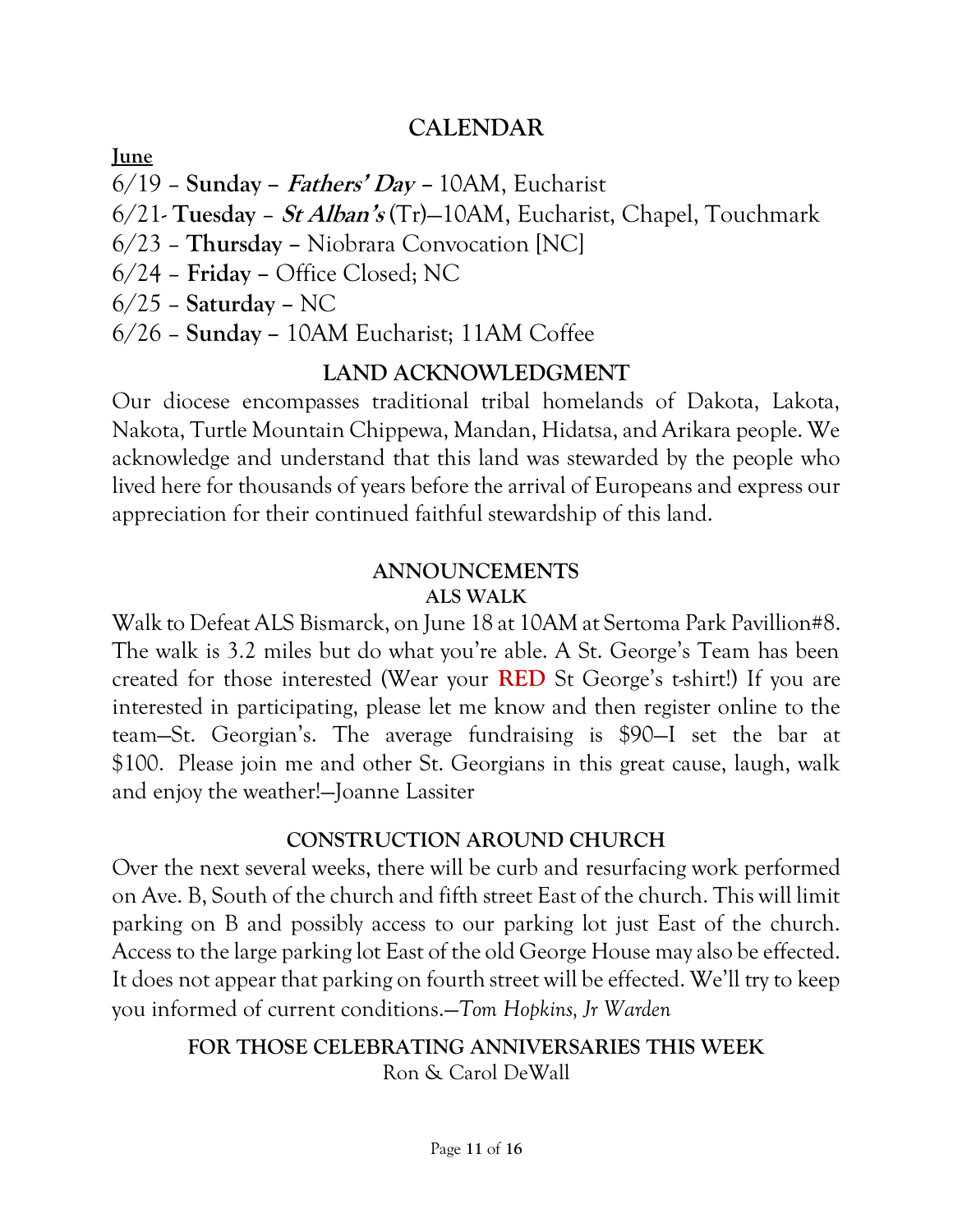## **PRAYERS FOR THE CHURCH**

Justin, Archbishop of Canterbury; Michael, Presiding Bishop; Tom, Provisional Bishop; members of the Standing Committee; Steve, Diocesan Minister; Kim, Regional Coordinator for Episcopal Ministry in Northwestern North Dakota; Hal, Rector; Zanne, Canon; Beth, Ed and Jane, Deacons.

## **PRAYERS FOR THE ANGLICAN COMMUNION & DIOCESE OF NORTH DAKOTA**

Province of the Episcopal Church of South Sudan; St. Michael's, Cartwright: Mary Johnson, Supply Priest; Jim Gullikson, Senior Warden; and for the Commission on Ministry: the Rev Harvey Henderson, chair.

## **PRAYERS FOR THOSE IN GOVERNMENT**

Joe, our President; Doug, our Governor; & Steve, Tim, & Gerald, our Mayors

## **FOR OUR MEN AND WOMEN SERVING IN THE ARMED FORCES**

Ethan, Joe, Tyler, Marc, All Who Have Served, and their families

## **PRAYERS FOR OUR PARISH FAMILY**

Justin Haggin and Family; Julia Gross and Family

## **FOR THOSE CELEBRATING BIRTHDAYS THIS WEEK**

Lainey Koch, Kasey Fettig, Emily Nelson, Drew Flurer, Jack Adams

## **PRAYERS FOR THOSE FOR WHOM HAVE BEEN ASKED**

**All effected by COVID-19 and violence across the world, especially Ukraine** and Russia, 1<sup>st</sup> responders. Mary S.; Dolly L.; Shawn N, Dionne N; Irene K.; Darlene A.; Norma B.; Lorraine B.; Fr Randy and JoAnn K.; Anita K.; Ray M.; Sam & India W.; Melody S.; Peggy H.; Leah & Shirley M; Ron & Carol D.; Brenda L.; Susan O.; Carol K.; Randy N.; Bp Dabney; Brian E.; Carol Z. and the Zotalis family; Sam & India W.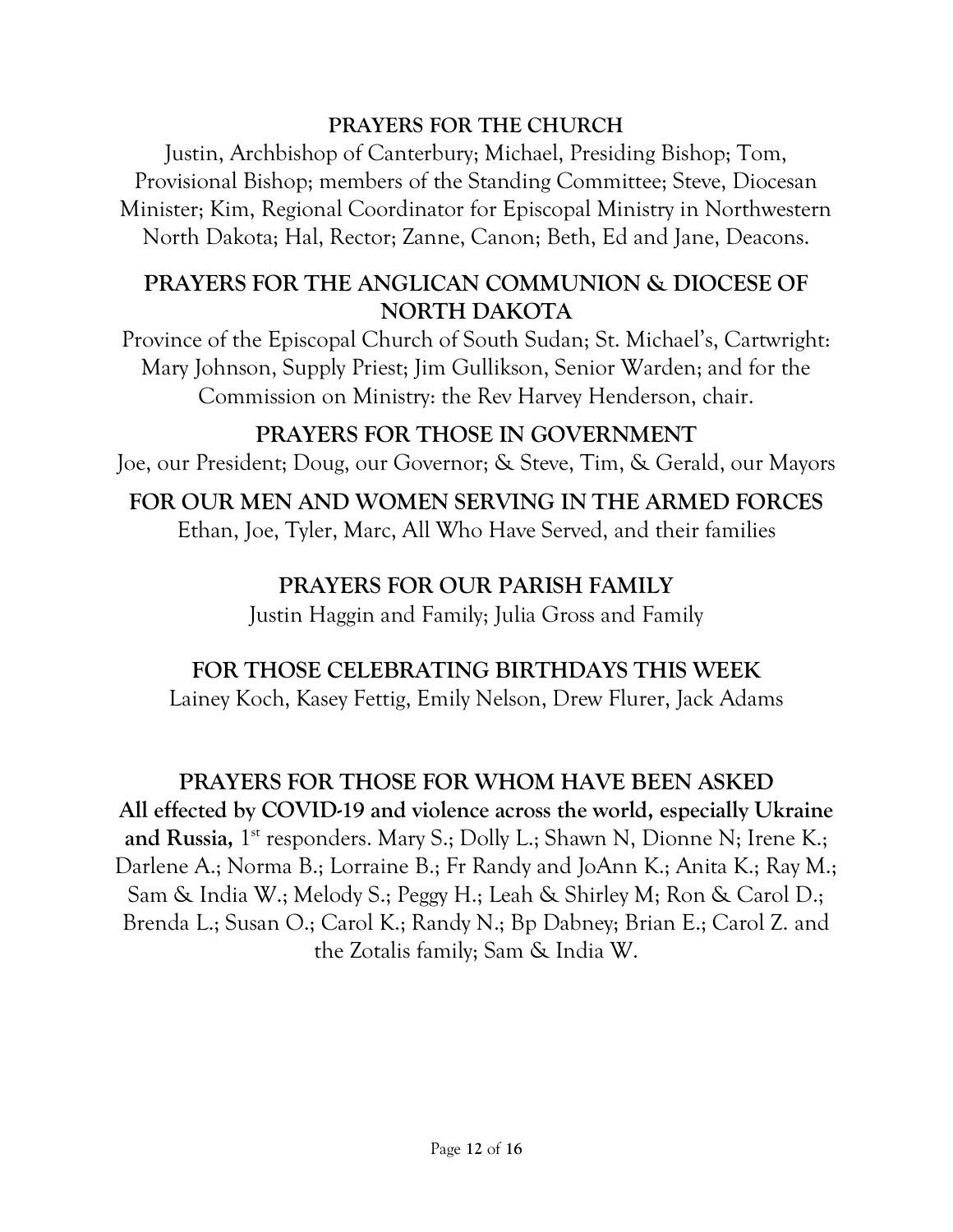|                                                                                        |                           |             |         |             | <b>BIBLE</b>  |                     | <b>WORD</b>   |             | SEARCH <sup>1</sup> |               |              |             |             |             |  |
|----------------------------------------------------------------------------------------|---------------------------|-------------|---------|-------------|---------------|---------------------|---------------|-------------|---------------------|---------------|--------------|-------------|-------------|-------------|--|
|                                                                                        |                           |             |         |             |               | <b>PSALM</b>        |               | 42          |                     |               |              |             |             |             |  |
| G                                                                                      | $\rm N$                   | I           | $\rm S$ | Υ           | Α             | $\, {\bf P}$        | T             | G           | $\circ$             | Α             | Τ            | S           | U           | L           |  |
| B                                                                                      | $\circ$                   | Υ           | Α       | Ε           | Η             | $\rm S$             | L             | $\rm S$     | $\rm N$             | $\mathbb R$   | $\, {\bf P}$ | $\circ$     | U           | $\mathbf T$ |  |
| $\rm N$                                                                                | $\circ$                   | $\mathbf D$ | N       | $\circ$     | $\mathbf N$   | W                   | Κ             | $\mathbf E$ | Α                   | $\circ$       | I            | $\circ$     | $\mathbf E$ | Α           |  |
| J                                                                                      | $\circ$                   | Ε           | $\rm P$ | $\mathbf E$ | М             | $\circ$             | $\mathcal{C}$ | $\rm H$     | Η                   | $\mathcal{C}$ | $\rm S$      | Α           | T           | R           |  |
| $\mathbf T$                                                                            | М                         | E           | I       | $\mathbf E$ | $\bigcirc$    | L                   | $\, {\bf B}$  | $\mathbb D$ | $\rm S$             | $\mathbb R$   | $\mathbb R$  | Ε           | U           | $\mathbf E$ |  |
| Υ                                                                                      | $\mathbb R$               | Τ           | К       | $\mathbb R$ | $\rm S$       | L                   | Α             | $\rm H$     | Ε                   | $\rm S$       | $\cup$       | $\circ$     | Η           | $\mathbb T$ |  |
| L                                                                                      | H                         | Α           | Β       | $\mathsf C$ | $\mathbbm{I}$ | I                   | $\mathbb D$   | Υ           | E                   | E             | Ρ            | Α           | $\mathbb N$ | Α           |  |
| $\circ$                                                                                | Α                         | Ε           | Ε       | V           | $\circ$       | $\, {\bf B}$        | Α             | $\mathbb R$ | Τ                   | Α             | $\, {\bf P}$ | S           | Α           | W           |  |
| H                                                                                      | $\circ$                   | М           | I       | ${\rm P}$   | $\circ$       | $\mathbb R$         | $\, {\bf P}$  | $\mathbb R$ | $\bigcirc$          | $\bigcirc$    | L            | $\mathbb L$ | I           | W           |  |
| U                                                                                      | $\rm N$                   | $\mathbb N$ | U       | $\mathbf F$ | $\, {\bf P}$  | I                   | Υ             | $\rm S$     | $\, {\bf P}$        | W             | $\circ$      | Τ           | I           | $\mathbb D$ |  |
| М                                                                                      | G                         | Α           | Ι       | Ε           | М             | Α                   | $\mathsf{C}$  | $\mathbf T$ | L                   | Α             | $\rm S$      | N           | Η           | $\circ$     |  |
| $\mathbf B$                                                                            | Α                         | М           | L       | G           | $\mathbf N$   | U                   | $\mathbf S$   | $\mathbf E$ | V                   | Α             | W            | М           | Α           | R           |  |
| L                                                                                      | М                         | O           | Α       | N           | Η             | Ι                   | R             | Ε           | S                   | Τ             | N            | U           | O           | М           |  |
| E                                                                                      | $E_{\perp}$               |             |         |             |               | O E E R T S A B B A |               |             |                     |               |              |             | T H I       |             |  |
|                                                                                        | R A Z Z E N D A H C U B E |             |         |             |               |                     |               |             |                     |               |              |             | N           | N           |  |
|                                                                                        |                           |             |         |             |               |                     | WORDS:        |             |                     |               |              |             |             |             |  |
| APPEAR BILLOWS BONES BROOKS CAST COME DAY DEEP                                         |                           |             |         |             |               |                     |               |             |                     |               |              |             |             |             |  |
| ENEMY GOD HART HEALTH HELP HOPE HOUSE JOY<br>LIVING MEAT NIGHT POUR PRAISE PRAYER ROCK |                           |             |         |             |               |                     |               |             |                     |               |              |             |             |             |  |

## <sup>1</sup> *Retrieved on May 19, 2022 from: https://sammydavis.tripod.com/index-42.html*

SONG SOUL SWORD TEARS VOICE WATER WAVES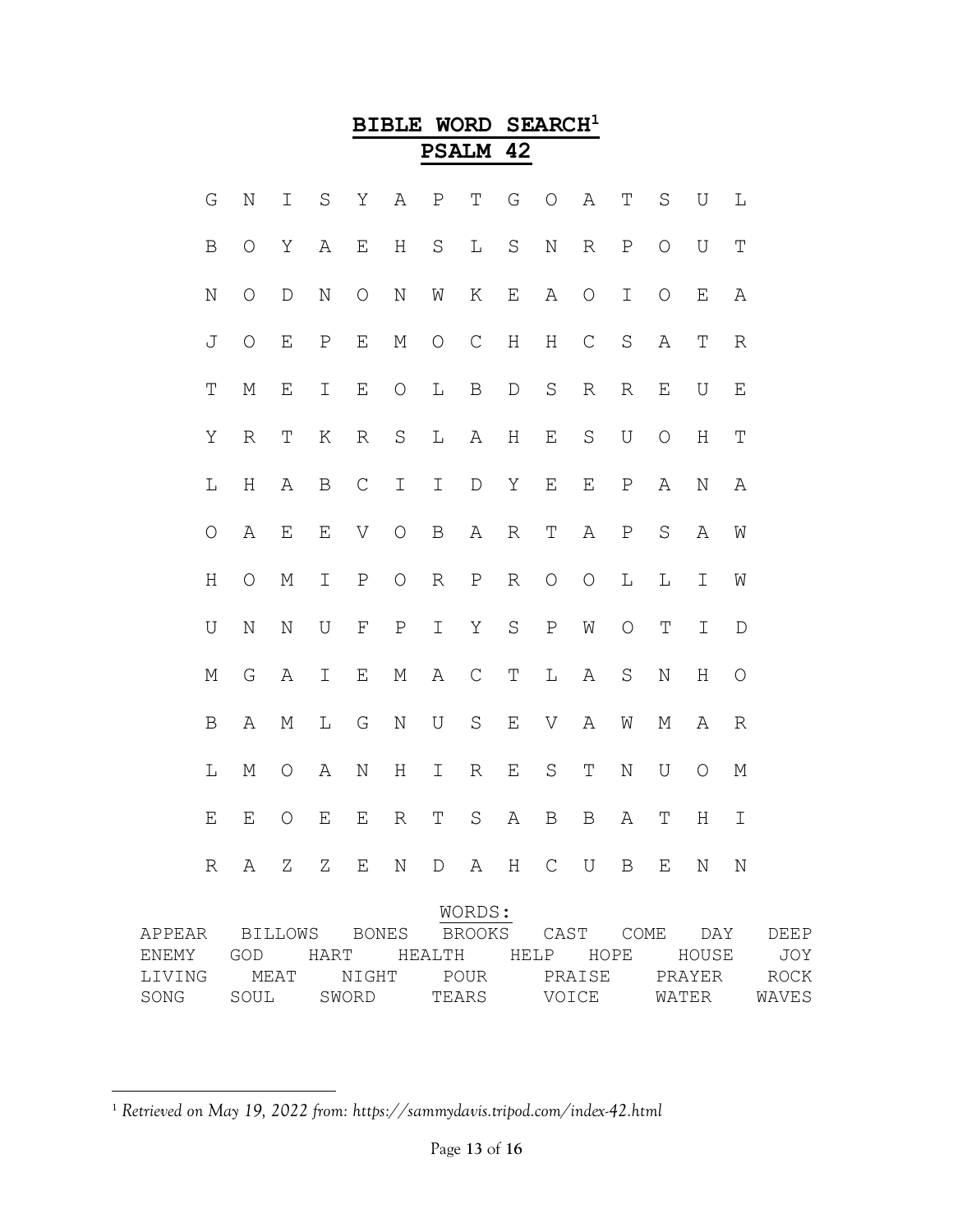# **SERMON NOTES:**

**\_\_\_\_\_\_\_\_\_\_\_\_\_\_\_\_\_\_\_\_\_\_\_\_\_\_\_\_\_\_\_\_\_\_\_\_\_\_\_\_\_\_\_\_\_\_\_\_\_\_\_\_**

**\_\_\_\_\_\_\_\_\_\_\_\_\_\_\_\_\_\_\_\_\_\_\_\_\_\_\_\_\_\_\_\_\_\_\_\_\_\_\_\_\_\_\_\_\_\_\_\_\_\_\_\_**

**\_\_\_\_\_\_\_\_\_\_\_\_\_\_\_\_\_\_\_\_\_\_\_\_\_\_\_\_\_\_\_\_\_\_\_\_\_\_\_\_\_\_\_\_\_\_\_\_\_\_\_\_**

**\_\_\_\_\_\_\_\_\_\_\_\_\_\_\_\_\_\_\_\_\_\_\_\_\_\_\_\_\_\_\_\_\_\_\_\_\_\_\_\_\_\_\_\_\_\_\_\_\_\_\_\_**

**\_\_\_\_\_\_\_\_\_\_\_\_\_\_\_\_\_\_\_\_\_\_\_\_\_\_\_\_\_\_\_\_\_\_\_\_\_\_\_\_\_\_\_\_\_\_\_\_\_\_\_\_**

**\_\_\_\_\_\_\_\_\_\_\_\_\_\_\_\_\_\_\_\_\_\_\_\_\_\_\_\_\_\_\_\_\_\_\_\_\_\_\_\_\_\_\_\_\_\_\_\_\_\_\_\_**

**\_\_\_\_\_\_\_\_\_\_\_\_\_\_\_\_\_\_\_\_\_\_\_\_\_\_\_\_\_\_\_\_\_\_\_\_\_\_\_\_\_\_\_\_\_\_\_\_\_\_\_\_**

## **AS EPISCOPALIANS WE PROMISE GOD WE WILL:**

Continue in the Apostles' teachings and fellowship, in prayer, and in sharing our resources. Persevere in resisting evil, but when we fail repent and return to the Lord. Proclaim by word and deed the Good News of God in Jesus Christ. Seek and serve Christ in all persons, loving our neighbor as ourselves. Strive for justice & peace & respect the dignity of all people.

## **DURING WORSHIP WE:**

- **PRAISE** God in music and song
- **LISTEN** to four Bible readings **AND** a reflection on God's Word
	- **AFFIRM** our faith
	- **PRAY** for others
	- **CONFESS** our sins
	- **ARE ASSURED** of forgiveness
	- **SHARE** the peace of Christ
- **UNITE IN** Holy Communion by partaking of Jesus' redeeming Body & Blood
- Are **SENT** into the **WORLD CHALLENGED** to **BE** God's Hands and **DO**  God's work, especially sharing with others our love for the Holy Trinity with others and being disciples to all in need.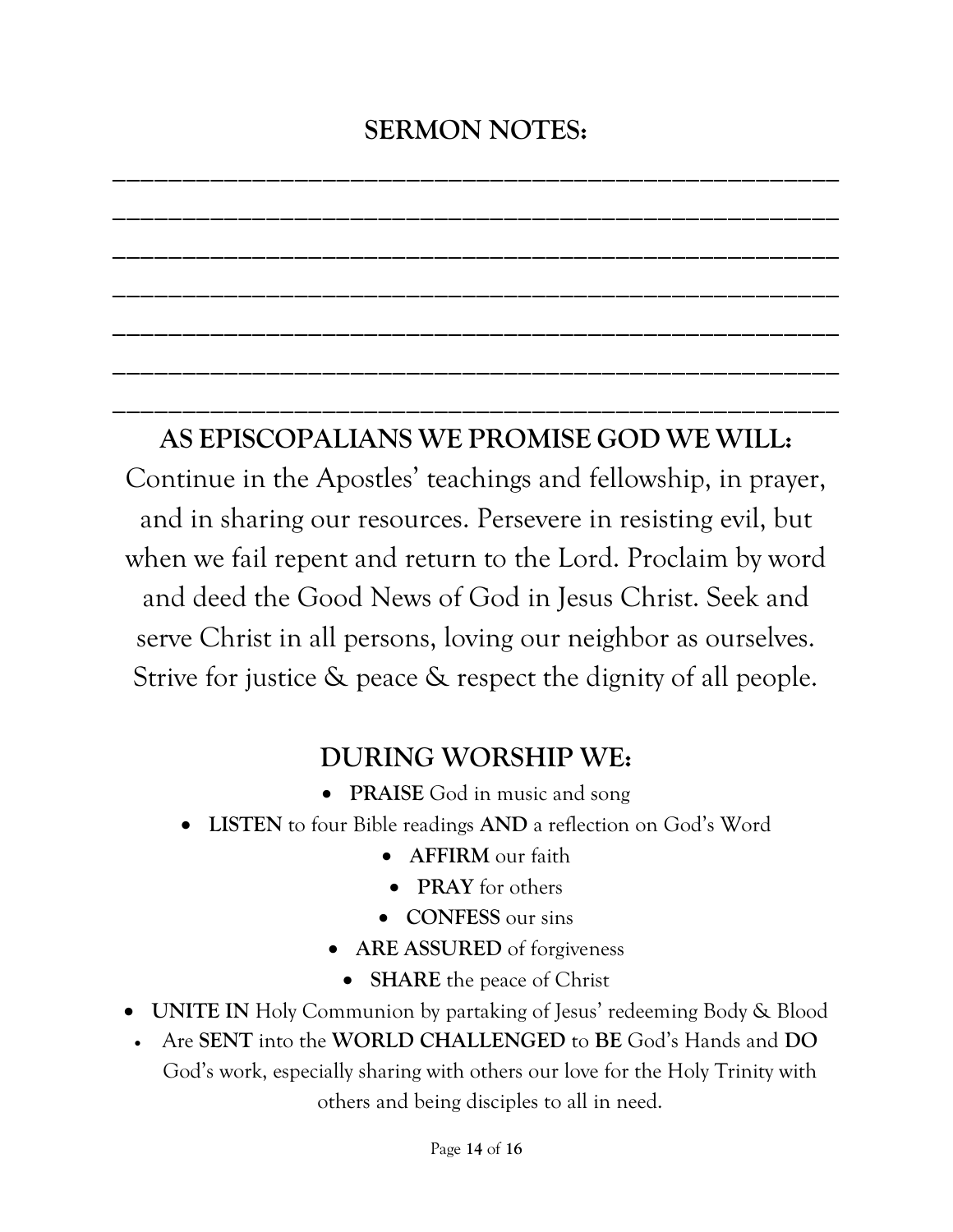## **SELECTED ST. GEORGE'S MINISTRIES**

Blessing of Animals and Homes

Burial, Depression, Marriage, Recovery, Taizé, and Veterans Rites

Centering Prayer

Choir and Music

Episcopal Relief and Development

*Godly Play* Diocesan Resource and Parish Ministry

St Vincent's Hospital, Haiti

Heaven's Helpers Soup Kitchen

**t** Hope Manor

Little Free Pantry

Ministry on the Margins

Ordained Ministry Discernment

**t** The Piecemakers

Traditional Episcopal Christian Education for all Ages

Lutheran Immigration and Refugee Service

Ukrainian Support

United Thank Offering

United Way Homeless Banquet

Worship Assistants

**"Then I heard the voice of the Lord saying, Whom shall I send? And who will go for us?" And I said, "Here am I. Send me!"-- Isaiah 6:8**



**'God Gives The Growth' 1 Corinthians 3:6**